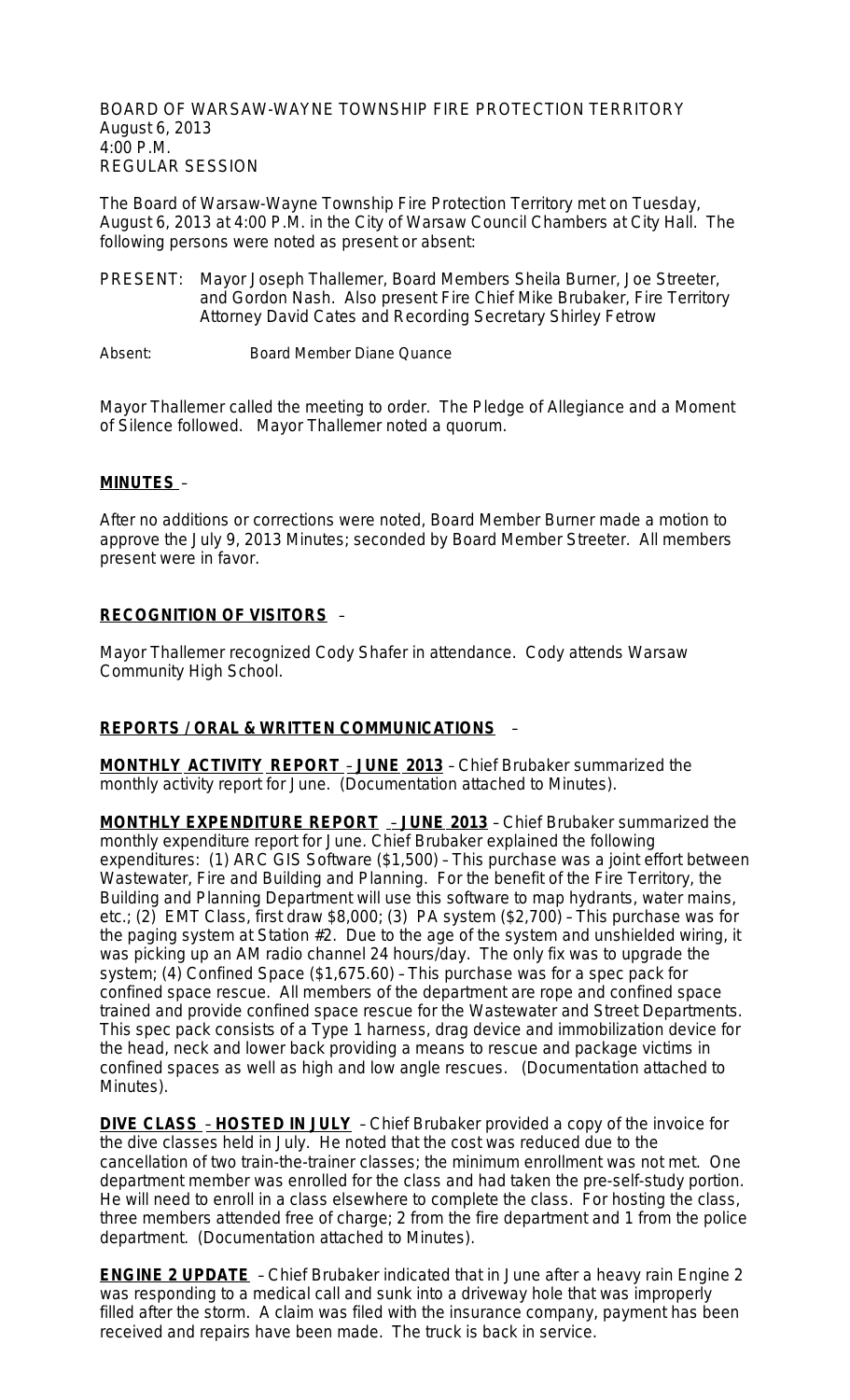**CITY COUNCIL BUDGET MEETING** – **AUGUST 19, 2013** – Chief Brubaker invited members to attend the budget meeting to be held on August 19<sup>th</sup>. He will be presenting the Fire Territory budget at that time.

**TOWER RESCUE** – Chief Brubaker informed the Board Members that after the Claypool tower rescue last year, he was approached by the tower company that owned the facility inquiring as to the capabilities of the department for tower rescues. It was determined that the tower company had the desire to couple with the fire department and provide a safety briefing on their equipment. It was then determined that the tower company would allow the fire department to use their towers for department training once they provided training to the fire department members. The training has been completed and members have been approved. Chief Brubaker noted that very few departments in the State of Indiana provide tower rescue.

## **UNFINISHED BUSINESS** –

**STATION 3** – Chief Brubaker provided an update on the status of Station 3. He indicated that he met with members of the WCC, the City's Engineer and Planner, County Reps, Surveyor and others. After the heavy rains, County Farm Road flooded at the church's retention pond. It was determined that a decoy swan was plugging the county tile approximately 80% and Eagle Crest's outlet pipe was bigger than specified. Both issues will be simple fixes. The church is in the process of recalculating their storm water runoff for future growth. This process needs to be completed before we can proceed any further with Station 3.

### **NEW BUSINESS** –

**DREW SHILLING** – **6-MONTH REVIEW** – Chief Brubaker stated that Drew has been with the department for 6 months, is doing a phenomenal job and recommends he receive a pay increase. Board Member Streeter made a motion to approve the increase; seconded by Board Member Nash. All members present were in favor. (Documentation attached to Minutes).

**KOSCIUSKO COUNTY COMMUNITY FOUNDATION GRANT ACCEPTANCE** – Chief Brubaker stated that the Community Foundation approved a grant in the amount of \$1,000 for Family Safety Day pending acceptance by the Fire Territory Board and Board of Works. Mayor Thallemer entertained a motion to accept the grant. Board Member Streeter made a motion to accept; seconded by Board Member Burner. All members present were in favor. (Documentation attached to Minutes).

**TORNADO SIREN RELOCATION** – Mayor Thallemer indicated that he and Chief Brubaker have been in conversation regarding moving the tornado siren from old City Hall to Station 1. Chief Brubaker provided quotes from J & K Communications and Dennie Electric. Total cost for the project is \$12,840 which includes pole installation, removal and relocation of siren, unhooking and removing old emergency horn and running new power at Station 1. Chief Brubaker stated that a new system, according to J & K Communications, would cost approximately \$20,000. He has researched different options, i.e. electronic siren vs. mechanical siren and J & K Communications recommends a mechanical siren if replacement is necessary once the siren has been removed and checked. Mayor Thallemer entertained a motion to approve the expenditure to relocate the siren to Station 1. Board Member Burner made a motion to approve; seconded by Board Member Nash. All members present were in favor. (Documentation attached to Minutes).

**TRAVEL REQUESTS** – Board Member Streeter made a motion to approve the travel request as submitted; seconded by Board Member Nash. All members were in favor. (Documentation attached to Minutes).

# **OTHER MATTERS THAT MAY COME BEFORE THE BOARD** –